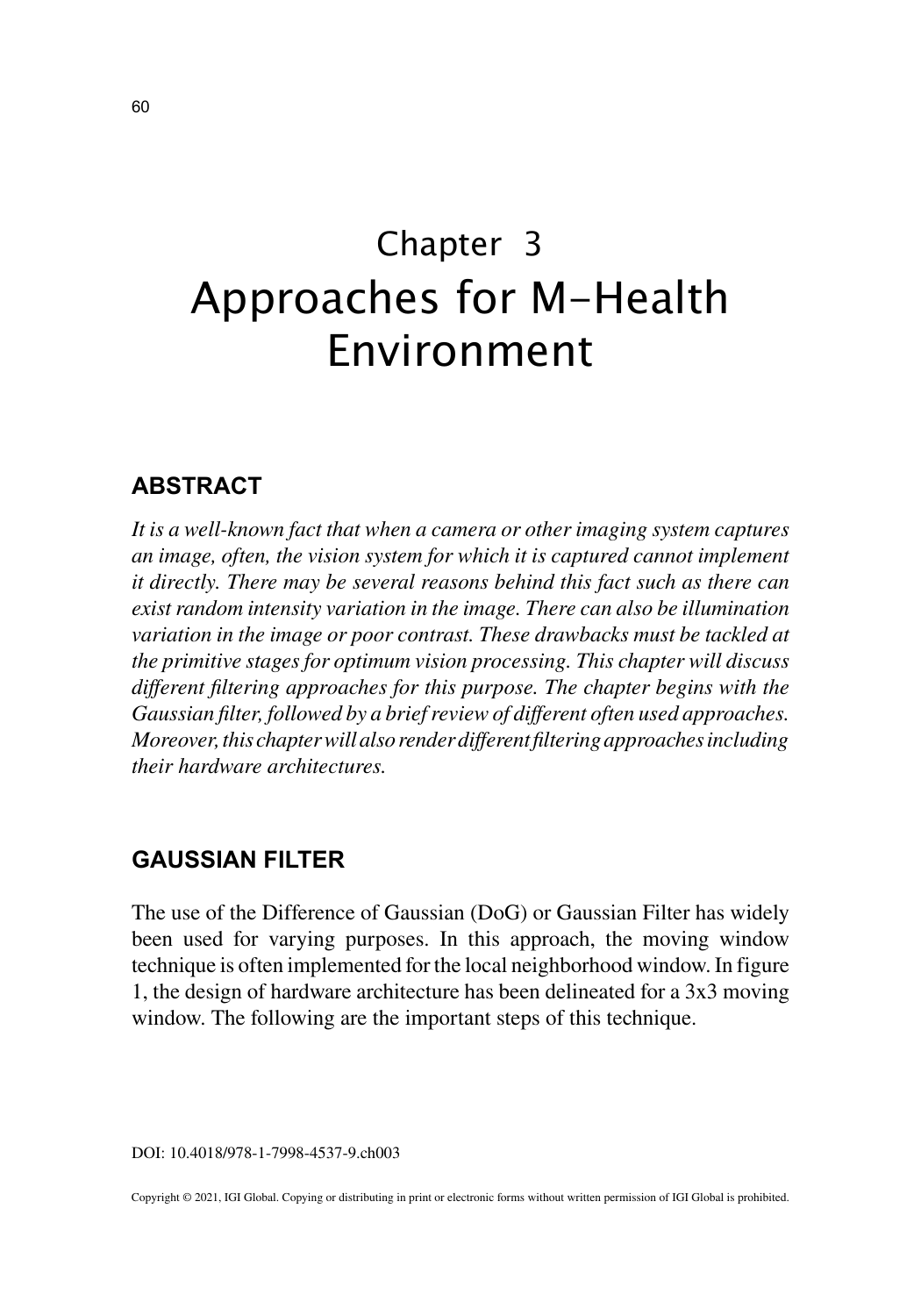#### *Approaches for M-Health Environment*

**Step 1.** Gaussian filter or median filter **Step 2.** Buffer **Step 3.** Local neighborhood window **Step 4.** Image processing technique

In this technique, the image pixels are given as input, and subsequently, it is processed using a Gaussian filter or median filter. Another suitable technique can also be used for this purpose. Further, buffers are used for shifting the image pixels within the correct local neighborhood window. After encapsulating the genuine pixels by the local neighborhood window, image processing techniques can be used for producing the output.

*Figure 1. Hardware architecture of a 3x3 moving window*



An extensive literature survey reveals the fact that different researchers have widely used this approach. In (Rao et al., 2006), a moving window is used along with a Gaussian filter in the hardware architecture. Moreover, the architecture is given in (Rao et al., 2006) also utilizes a controller that controls the flow of data from and to the buffers. In addition, a multiport block RAM is also used to implement the circular buffering. Further, in (Zhang et al., 2007), the multi-window partial buffering scheme is used for two-dimensional convolution techniques on FPGA. In this technique, parallel processing of